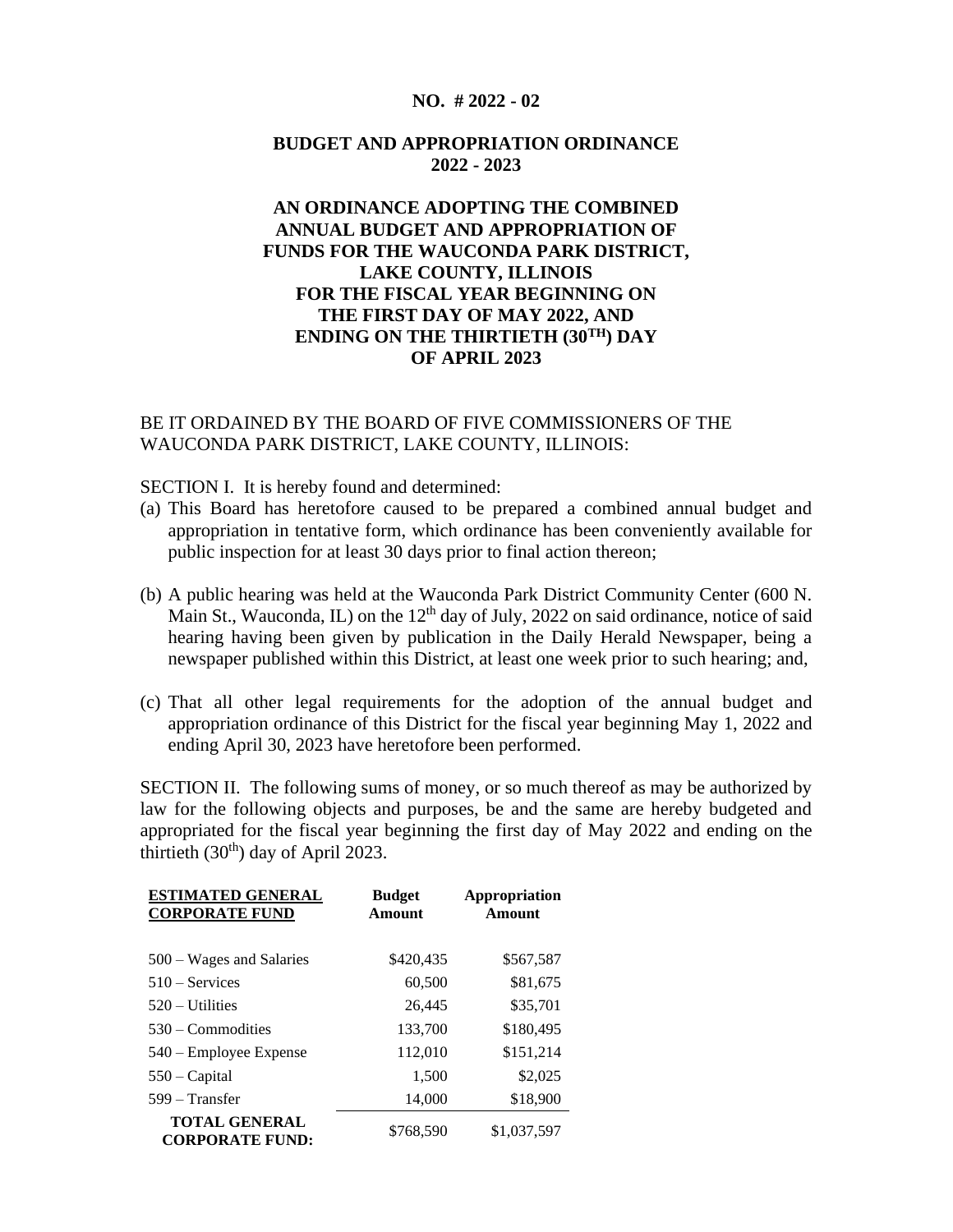| <b>ESTIMATED</b><br><b>RECREATION FUND</b> | <b>Budget</b><br>Amount | Appropriation<br>Amount |
|--------------------------------------------|-------------------------|-------------------------|
| $500 - Wages$ and Salaries                 | \$838,499               | \$1,131,974             |
| $510 -$ Services                           | 96,004                  | 129,605                 |
| $520 - U$ tilities                         | 36,100                  | 48,735                  |
| $530 -$ Commodities                        | 125,739                 | 169,748                 |
| 540 – Employee Expense                     | 157,700                 | 212,895                 |
| 550 - Capital                              | 20,000                  | 27,000                  |
| 599 – Transfer                             | $\theta$                | $\theta$                |
| <b>TOTAL RECREATION</b><br><b>FUND:</b>    | 1.274.042               | 1,719,957               |

| <b>ESTIMATED FITNESS</b><br><b>FUND</b> | <b>Budget</b><br>Amount | Appropriation<br>Amount |
|-----------------------------------------|-------------------------|-------------------------|
| $500 - Wages$ and Salaries              | \$67,400                | \$90,990                |
| $510 -$ Services                        | 12,500                  | 16,875                  |
| $520 -$ Utilities                       | 6,800                   | 9,180                   |
| $530 -$ Commodities                     | 24,500                  | 33,075                  |
| 540 – Employee Expense                  | 3,100                   | 4,185                   |
| 550 - Capital                           | 0                       | $\theta$                |
| <b>TOTAL FITNESS FUND:</b>              | 114,300                 | \$154,305               |

| <b>ESTIMATED</b><br><b>BEACH/MARINA FUND</b> | <b>Budget</b><br>Amount | <b>Appropriation</b><br>Amount |
|----------------------------------------------|-------------------------|--------------------------------|
| $500 - Wages$ and Salaries                   | \$118,548               | \$160,040                      |
| $510 -$ Services                             | 0                       | 0                              |
| $520 - U$ tilities                           | 10,500                  | 14,175                         |
| $530 -$ Commodities                          | 30,900                  | 41,715                         |
| 540 – Employee Expense                       | 8,750                   | 11,813                         |
| 550 - Capital                                | 0                       | 0                              |
| <b>TOTAL BEACH FUND:</b>                     | \$168,698               | \$227,742                      |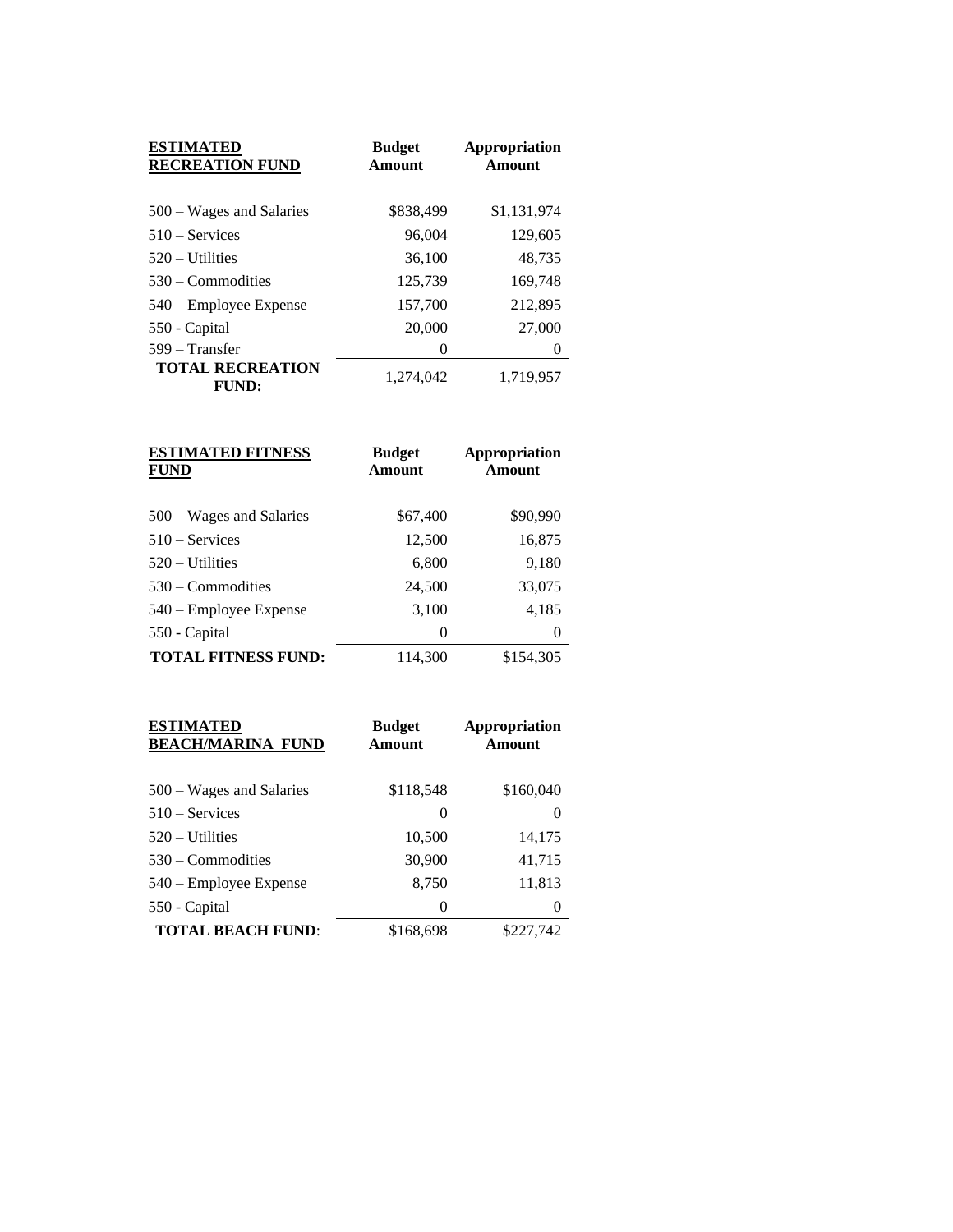| <b>ESTIMATED</b><br><b>WAUCONDAFEST</b><br><b>FUND</b> | <b>Budget</b><br>Amount | Appropriation<br>Amount |
|--------------------------------------------------------|-------------------------|-------------------------|
| 500 – Wages and Salaries                               | \$27,945                | \$37,726                |
| $510 -$ Services                                       | 172,000                 | 232,200                 |
| $520 -$ Utilities                                      | $\theta$                | $\mathbf{0}$            |
| $530 -$ Commodities                                    | 78,000                  | 105,300                 |
| 540 – Employee Expense                                 | 0                       |                         |
| 550 - Capital                                          | $\left( \right)$        |                         |
| <b>TOTAL</b><br>WAUCONDAFEST<br>FUND:                  | \$277,945               | \$375,226               |

| <b>ESTIMATED SOCIAL</b><br><b>SECURITY FUND</b> | <b>Budget</b><br>Amount | Appropriation<br><b>Amount</b> |
|-------------------------------------------------|-------------------------|--------------------------------|
| 560 – Payment to Agency                         | \$110,000               | \$148,500                      |
| <b>TOTAL SOCIAL</b><br><b>SECURITY FUND:</b>    | \$110,000               | \$148,500                      |

| <b>EST. IL. MUNICIPAL</b><br><b>RETIREMENT FUND</b> | <b>Budget</b><br><b>Amount</b> | Appropriation<br><b>Amount</b> |
|-----------------------------------------------------|--------------------------------|--------------------------------|
| 560 – Payment to Agency                             | \$82,500                       | \$111,375                      |
| <b>TOTAL IMRF FUND:</b>                             | \$82,500                       | \$111,375                      |

| <b>ESTIMATED PAVING &amp;</b><br><b>LIGHTING FUND</b> | <b>Budget</b><br><b>Amount</b> | Appropriation<br>Amount |
|-------------------------------------------------------|--------------------------------|-------------------------|
| $560 -$ Payment to Agency                             | \$0                            | \$0                     |
| <b>TOTAL PAVING &amp;</b><br><b>LIGHTING FUND:</b>    | \$0                            | \$0                     |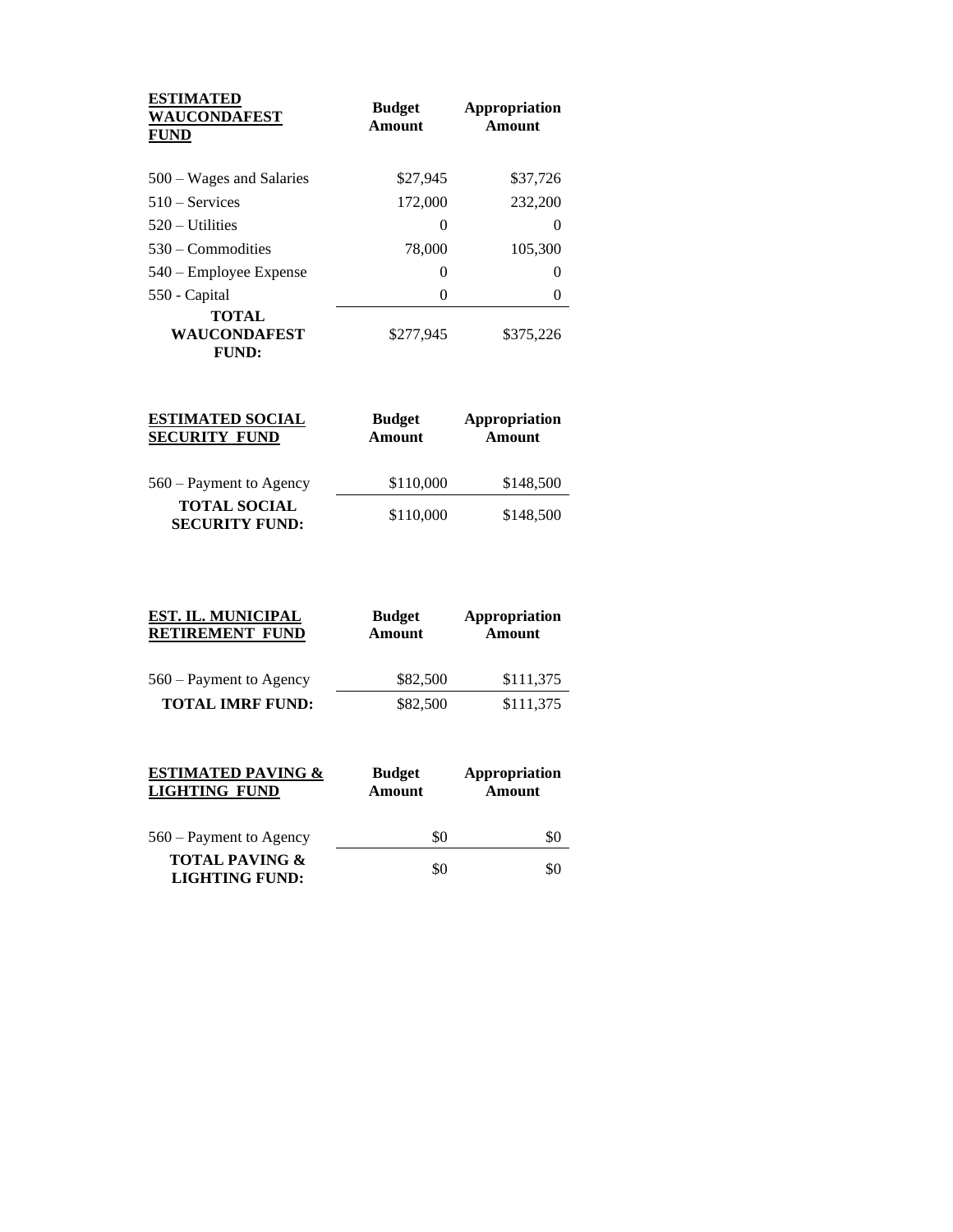| <b>EST. LIABILITY &amp;</b><br><b>INSURANCE FUND</b>   | <b>Budget</b><br>Amount | <b>Appropriation</b><br>Amount |
|--------------------------------------------------------|-------------------------|--------------------------------|
| 500 – Wages and Salaries                               | \$71,420                | \$96,417                       |
| $510 -$ Services                                       | 1,000                   | 1,350                          |
| $520 -$ Utilities                                      | 0                       | $\theta$                       |
| $530 -$ Commodities                                    | 60,100                  | 81135                          |
| 540 – Employee Expense                                 | 12,750                  | 17,213                         |
| 550 - Capital                                          | 0                       | 0                              |
| <b>TOTAL LIABILITY &amp;</b><br><b>INSURANCE FUND:</b> | \$145,270               | \$196,115                      |

| <b>ESTIMATED NISRA</b><br><b>FUND</b> | <b>Budget</b><br>Amount | <b>Appropriation</b><br>Amount |
|---------------------------------------|-------------------------|--------------------------------|
| 500 – Wages and Salaries              | \$17,700                | \$23,895                       |
| $510 -$ Services                      | 90,360                  | 121,986                        |
| $520 -$ Utilities                     | 0                       | $\theta$                       |
| $530 -$ Commodities                   | 3,500                   | 4,725                          |
| 540 – Employee Expense                | 0                       | 0                              |
| 550 - Capital                         | 50,000                  | 67,500                         |
| <b>TOTAL NISRA FUND:</b>              | \$161,560               | \$218,106                      |

| <b>ESTIMATED AUDIT</b><br><b>FUND</b> | <b>Budget</b><br><b>Amount</b> | Appropriation<br><b>Amount</b> |
|---------------------------------------|--------------------------------|--------------------------------|
| $510 - Wages$ and Salaries            | \$2,215                        | \$2,990                        |
| $560 -$ Payment to Agency             | 11,000                         | 14,850                         |
| <b>TOTAL AUDIT FUND:</b>              | \$13,215                       | \$17,840                       |

| <b>ESTIMATED BOND IN</b><br><b>RETIRMENT FUND</b> | <b>Budget</b><br>Amount | Appropriation<br>Amount |
|---------------------------------------------------|-------------------------|-------------------------|
| 560 – Payment to Agency                           | 222,720                 | 300,672                 |
| <b>TOTAL BOND IN</b><br><b>RETIREMENT FUND:</b>   | \$222,720               | \$300,672               |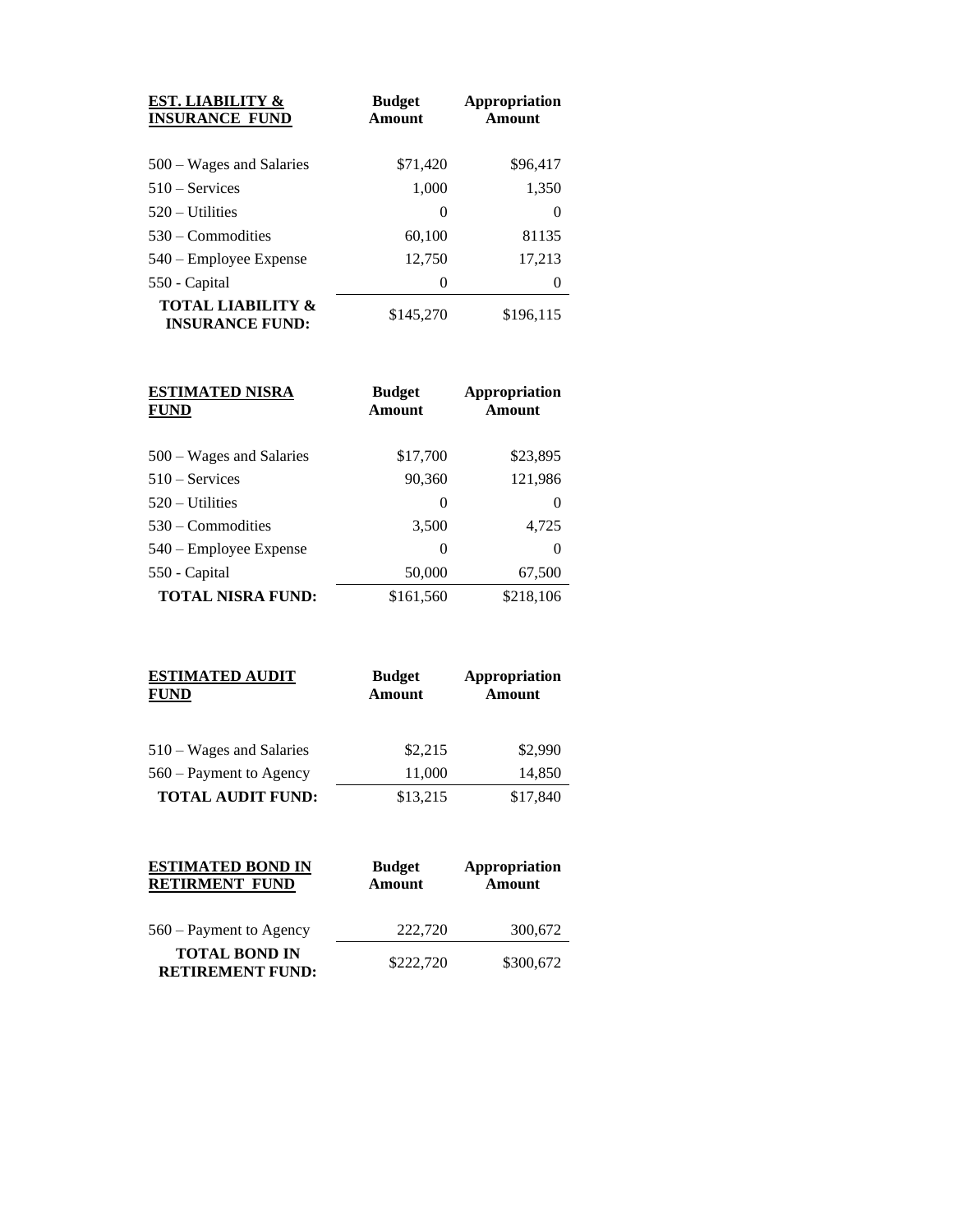| <b>EST. CAPITAL</b><br><b>IMPROVEMENTS</b><br><b>FUND</b> | <b>Budget</b><br>Amount | Appropriation<br>Amount |
|-----------------------------------------------------------|-------------------------|-------------------------|
| $560 -$ Payment to Agency                                 | $\theta$                | $\mathbf{\Omega}$       |
| 510 - Contractual                                         | 25,000                  | 33,750                  |
| 560 - Capital                                             | 425,000                 | 573,750                 |
| TOTAL CAPITAL<br><b>IMPROVEMENTS</b><br>FUND:             | \$450,000               | \$607,500               |

| <b>Est. Marina Fund</b>    | <b>Budget</b><br>Amount | Appropriation<br>Amount |
|----------------------------|-------------------------|-------------------------|
| $500 - Wages$ and Salaries | 38,225                  | 51,604                  |
| $510 -$ Services           |                         | 0                       |
| $520 - Utilities$          | 11,850                  | 15,998                  |
| $530 -$ Commodities        | 27,300                  | 36,855                  |
| 540 – Employee Expense     | 2,000                   | 2,700                   |
| 550 - Capital              | 495,405                 | 668,797                 |
| <b>TOTAL MARINA FUND:</b>  | 574,780                 | 775,953                 |

| <b>SUMMARY</b>                 | <b>Budget</b><br><b>Amount</b> | <b>Appropriation</b><br>Amount |
|--------------------------------|--------------------------------|--------------------------------|
| General Corporate Fund         | \$768,590                      | \$1,037,597                    |
| <b>Recreation Fund</b>         | 1,274,042                      | 1,719,957                      |
| <b>Fitness Fund</b>            | 114,300                        | 154,305                        |
| Beach/Marina Fund              | 168,698                        | 227,742                        |
| Wauconda Fest Fund             | 277,945                        | 375,226                        |
| Social Security Fund           | 110,000                        | 148,500                        |
| <b>IMRF</b> Fund               | 82,500                         | 111,375                        |
| Paving & Lighting Fund         | 0                              | 0                              |
| Liability Insurance Fund       | 145,270                        | 196,115                        |
| <b>NISRA Fund</b>              | 161,560                        | 218,106                        |
| Audit Fund                     | 13,215                         | 17,840                         |
| <b>Bond In Retirement Fund</b> | 222,720                        | 300,672                        |
| Capital Improvement Fund       | 450,000                        | 607,500                        |
| Marina Fund                    | 574,780                        | 775,953                        |
| <b>TOTAL ALL FUNDS:</b>        | \$4,363,620                    | \$5,890,887                    |

Each of said sums of money and the aggregate thereof are deemed necessary by this Board to defray the necessary expenses and liabilities of this District during the fiscal year beginning May 1, 2022 and ending April 30, 2023 for the respective purposes set forth.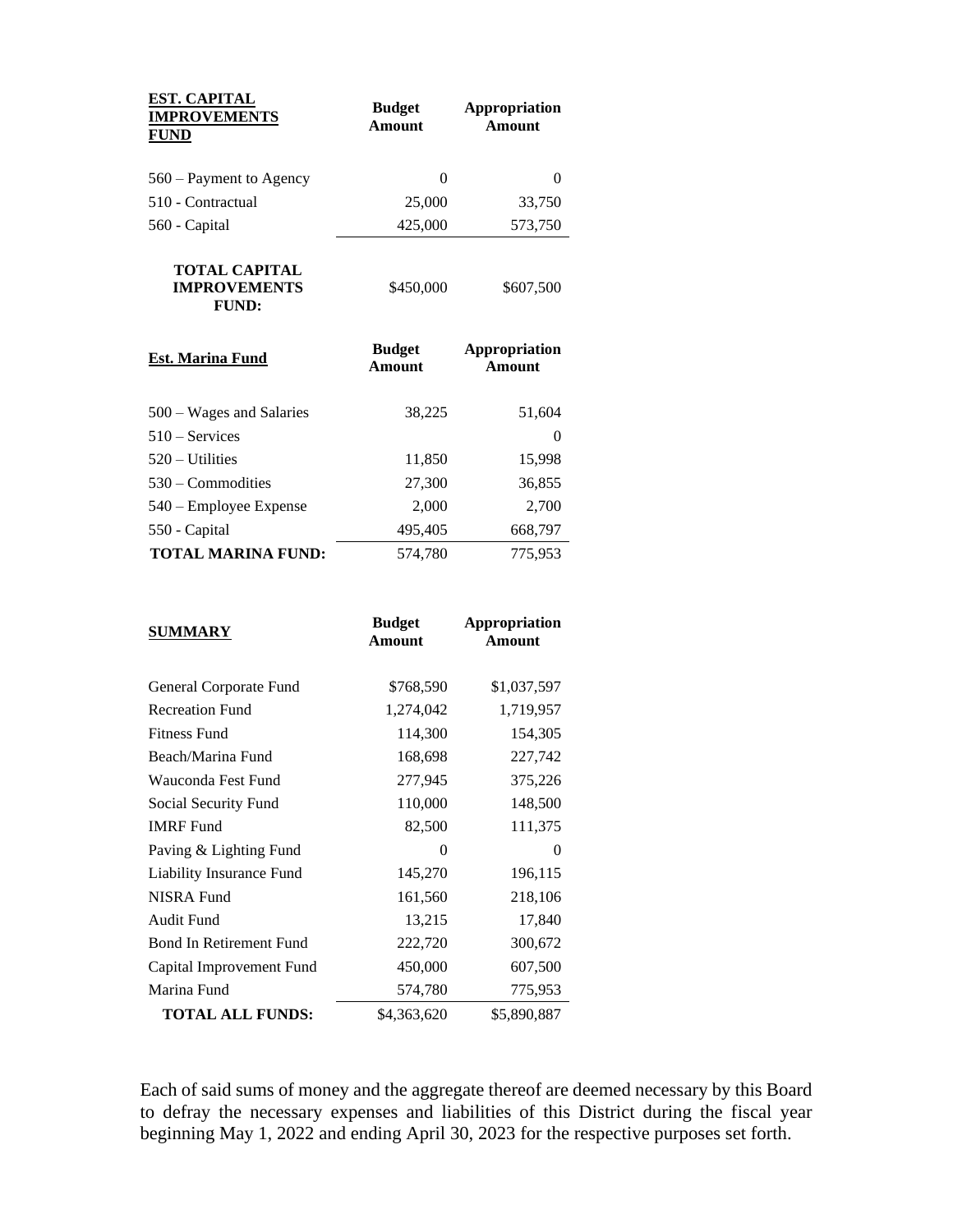All unexpended balances of the appropriations for the fiscal year ended April 2022 and prior years are hereby specifically re-appropriated for the same general purposes for which they were originally made and may be expended in making up any insufficiency of any other items provided in this appropriation ordinance, in making this appropriation in accordance with applicable law.

The receipts and revenue of said District derived from sources other than taxation and not specifically appropriated, shall constitute the general corporate fund and shall first be placed to the credit of such fund.

SECTION III. The following determinations have been made and are hereby made a part of the aforesaid budget:

- (a) An estimate of the cash on hand at the beginning of the fiscal year is expected to be \$2,113,560.36
- (b) An estimate of the cash expected to be received during the fiscal year from all sources is \$3,898,205
- (c) An estimate of the expenditures contemplated for the fiscal year is \$4,363,620.
- (d) An estimate of the cash expected to be on hand at the end of the fiscal year is \$1,648,145.
- (e) An estimate of the amount of taxes to be received during the fiscal year is \$1,876,375.45

SECTION IV. The receipts and revenues of the Wauconda Park District derived from sources other than taxation and not specifically appropriated, and all unexpended balances from the preceding fiscal year not required for the purposes for which they were appropriated and levied, shall constitute the General Fund and shall first be placed to the credit of such fund.

SECTION V. All ordinances or parts of ordinances conflicting with any of the provisions of this ordinance be and the same are hereby repealed to the extent of such conflict. If any item or portion thereof of this budget and appropriation ordinance is for any reason held invalid, such decision shall not affect the validity of the remaining portion of such items or the remaining portion of this ordinance.

This ordinance shall be in full force and effect immediately upon its passage.

Passed by the Board of five Commissioners of the Wauconda Park District this 12th day of July, 2022.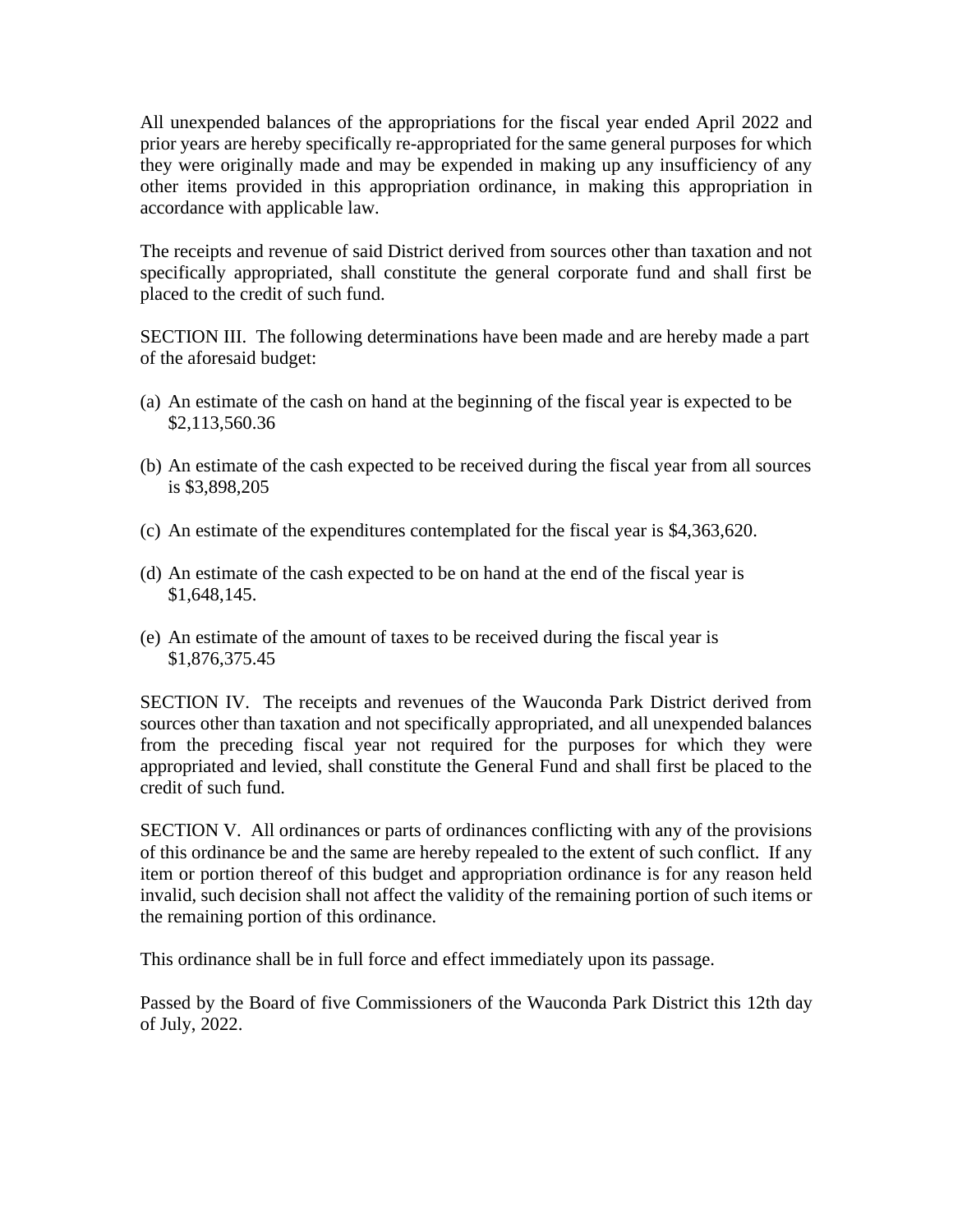AYES:

NAYES:

ABSENT OR NOT VOTING:

\_\_\_\_\_\_\_\_\_\_\_\_\_\_\_\_\_\_\_\_\_\_\_\_\_\_\_\_\_\_

President

ATTEST:

**STATE OF ILLINOIS ) ) COUNTY OF LAKE )**

## **CERTIFICATION**

I, Tim Staton, Secretary of the **WAUCONDA PARK DISTRICT,** Lake County, Illinois, do hereby certify that as such official of said **WAUCONDA PARK DISTRICT,** I am the keeper and custodian of the records, files, proceedings, books, papers, ordinances and reports of said **WAUCONDA PARK DISTRICT** and that the above and foregoing ordinance is a true and correct copy of the published public notice and ordinance passed at a regular meeting of the Board of Commissioners of said **WAUCONDA PARK DISTRICT** held on July 12, 2022, and that the same was signed and approved by the presiding officer and attested by the Secretary of said park district on July 12, 2022. I do further certify that the original, of which the foregoing is a true and correct copy, is entrusted to me as Secretary of said park district for safekeeping and that the original thereof is now on file in my office as such Secretary.